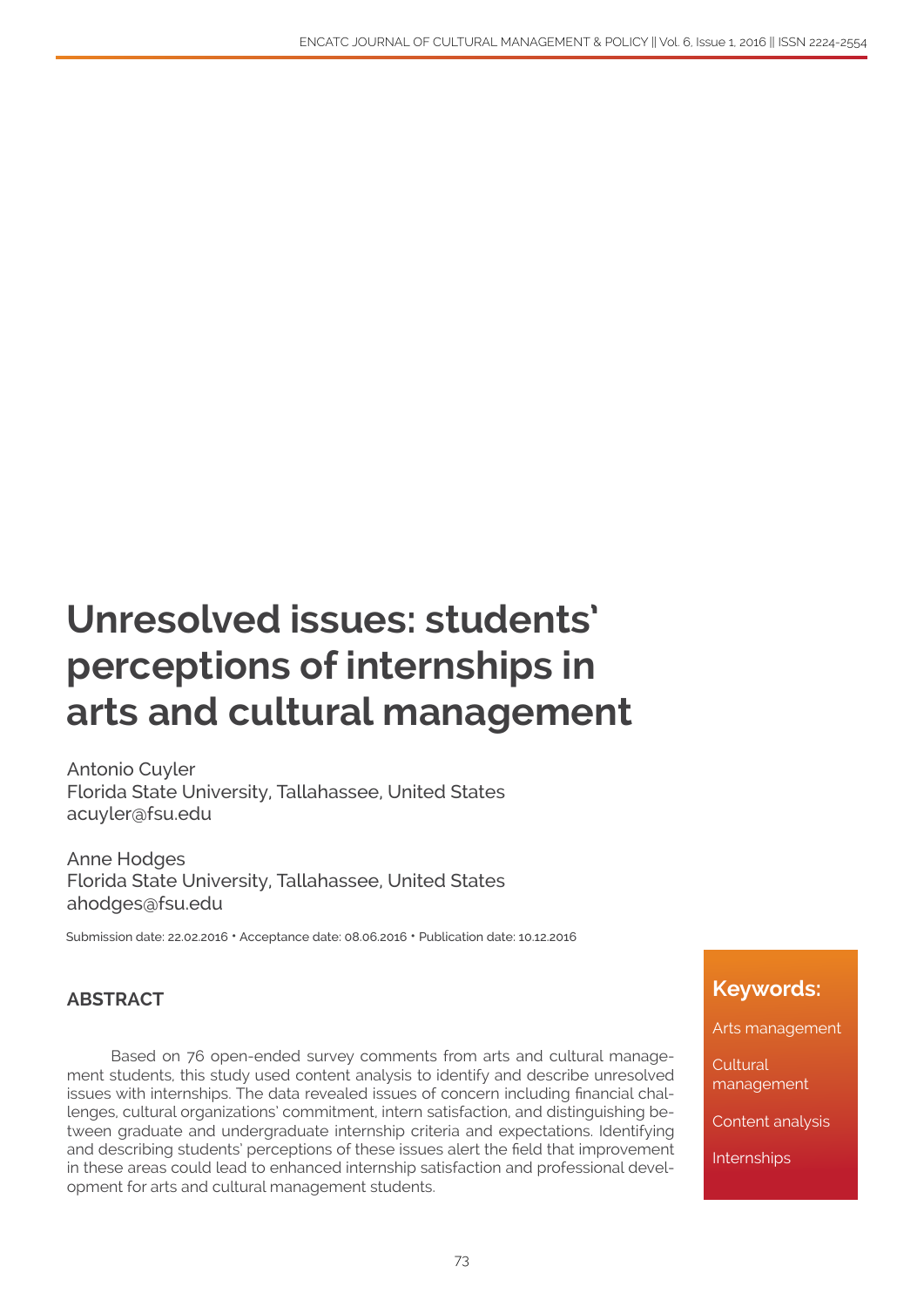# **Introduction**

To better understand students' perspectives of the internship experience in arts and cultural management, the authors developed a cross-sectional descriptive research survey and distributed it to currently enrolled graduate and undergraduate majors in academic programs from Australia, Canada, New Zealand, Singapore, the UK, and the US. From April 10 to June 21, 2013, students from 131 arts management programs were invited to participate in the survey. Students from 35 programs responded. Not all programs require students to complete an internship to graduate, possibly affecting the overall program response rate, which was 27%. While this response rate was lower than anticipated, a total of 206 students participated in the survey, yielding 104 undergraduate and 102 graduate responses (Cuyler & Hodges, 2015). At the end of the survey, an open-ended comment section prompted students to "provide any additional comments you would like to share about your expectations of internships in arts and cultural management". Fifty-nine respondents provided a variety of comments. Because these comments revealed rich qualitative data, we believe it warranted further examination. Based on an analysis of this feedback, what points of concern can we identify for improving arts and cultural management internships in the future?

This study has practical significance because of its useful suggestions for arts and cultural management educators and cultural organizations. The unresolved issues revealed in this analysis provide opportunities for educators and cultural organizations to improve the internship experience in ways that may lead to increased student learning and satisfaction. In addition, this study has invited the perspectives of students, which previous scholarship on internships in arts and cultural management (Cuyler & Hodges, 2015; Cuyler, 2015; Cuyler, Hodges & Hauptman, 2013; Kuo, 2011; Brindle, 2011; Channell & Anderson, 2010; Stein & Bathurst, 2008; Holmes, 2006; Rolston & Herrera, 2000; Murphy, 1977) has not included in this way.

# **Methodology**

We used the methodological framework followed by Rothman (2007) which asked interns to provide specific suggestions on how employers could improve the experience for future interns enrolled in a for-credit business school internship. The frequency of specific comments made by students illuminated patterns and themes that Rothman found useful in deciphering areas of concern. These eight key areas of concern included: clarity of tasks, communication, completing challenging tasks in a reasonable time frame, ongoing feedback, mentoring, exposure to other parts of the business, and respectful treatment. Employers' attention to these issues could improve the effectiveness of internships in business. Given that this framework yielded insightful findings for Rothman, along with content analysis, it has proved ideal for use in this study.

According to Frankel, Wallen & Hyun (2012), content analysis is a technique that enables researchers to study human behavior in an indirect way by analyzing communications. Underlying meanings and ideas are revealed through analyzing patterns in elements of text, such as words or phrases (Yang & Miller, 2008). Researchers use content analysis to obtain descriptive information, to analyze interview and observational data, to test hypotheses, to check research findings, and/or to obtain information useful in dealing with problems. The latter supports our rationale for using content analysis as the methodology in this study. From the literature, as well as from previous phases of this project, students have often evaluated their internships as poor or even negative experiences. We invited open-ended comments from arts and cultural management students to potentially identify unresolved issues within the internship experience.

We received approximately 59 individual comments. Four students commented "None/nil", and one student commented on aspects of the survey itself, resulting in 54 analyzable comments. Approximately 68% of the original sample population studied in the US, and 85% identified as female. This explains the higher levels of commenters based on country of origin illustrated in table 1. Undergraduate students made up a little more than 50% of the sample population. However, there were 16 more comments from graduate students as shown in table 2.

| Country     | Nr. of comments |  |  |
|-------------|-----------------|--|--|
| US          | 36              |  |  |
| Singapore   | 6               |  |  |
| Australia   | 5               |  |  |
| <b>UK</b>   |                 |  |  |
| Canada      | $\mathcal{P}$   |  |  |
| New Zealand | 1               |  |  |

**TABLE 1. COMMENTS PER COUNTRY OF ORIGIN** Source: Informed by data from the study.

| Enrollment status | Nr. of comments |  |  |
|-------------------|-----------------|--|--|
| Graduate          | 35              |  |  |
| Undergraduate     | 10              |  |  |

**TABLE 2. GRADUATE AND UNDERGRADUATE COMMENTS**  Source: Informed by data from the study.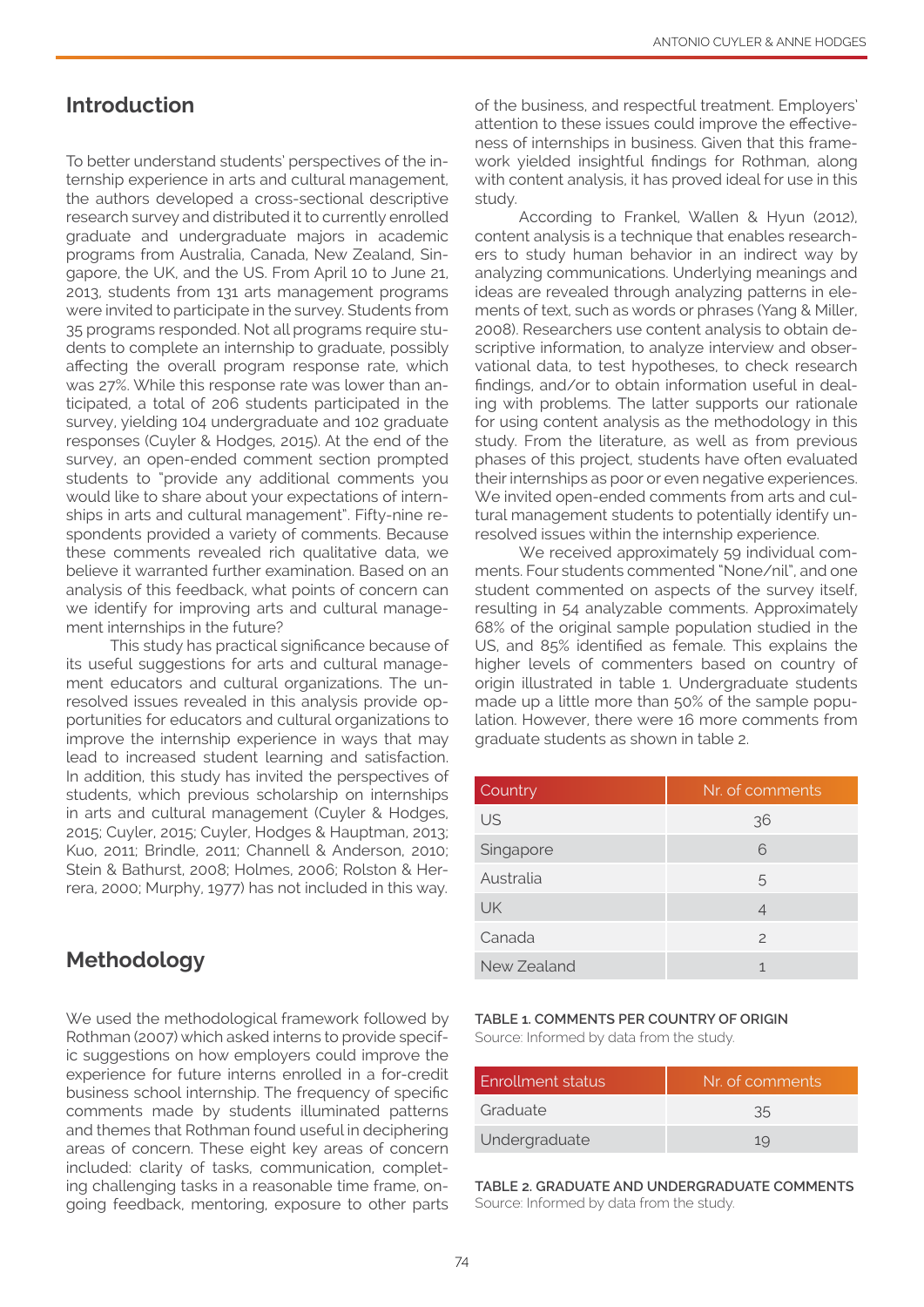Several comments were complex enough to reveal multiple themes. We counted approximately 22 such comments. An example of a comment with multiple themes is this one:

*If a graduate student is completing an internship, I believe it would be respectful to the student that they are compensated. If they already have a degree and have obtained that internship, they are mostly likely qualified to work there and should be compensated since they are most likely spending time that they could be earning money, at a meaningful internship.* 

This comment represents two of our themes: compensation and the need to distinguish between graduate and undergraduate internship criteria. These types of multi-layered comments brought the final total of analyzable comments up from 54 to 76. To ensure the trustworthiness of the findings, we conducted content analyses individually. We then conducted content analyses jointly to agree upon themes and the frequency of themes to reach a consensus.

As academic supervisors of graduate internships and the primary instruments of this qualitative study, we acknowledge the risk for bias. To control for bias, we adhered to two of Tracy's (2010) criteria – rich rigor and credibility – for conducting excellent qualitative research. In terms of rich rigor, this study used appropriate and sufficient data, sample, and context. Regarding credibility, thick description with key illuminating data that shows rather than tells marks this study, which is replicable. Students' expressions of concerns varied, but provided enough similar content to reveal several distinct, but related themes; one of which contains two separate elements. In the subsequent section, we present the five critical issues based on the frequency of themes with textual data as support.

# **Findings**

Table 3 summarizes the issues, thematic frequency, and percentage occurrence of the total responses.

# *Financial challenges*

Not surprisingly, the financial challenge associated with accepting an internship was mentioned most often, with the highest number of comments, 38%. Students indicated that they experience this financial issue in two separate categories: 29% of respondents commented specifically about the typical lack of compensation; and an additional 9% expressed (separately) considerable resentment at having to pay tuition for academic credit.

### *Compensation*

As expected, students have varied and passionate concerns about compensation. They seem to agree on an expectation of financial sustainability as a minimum level of compensation: they want and expect to receive enough financial resources to keep them afloat for the duration of their internship. They also want to know they can prevent incurring debt before accepting the internship. Students suggested that regular or hourly pay, scholarship stipend, travel, transportation, and/or parking reimbursement, housing, and food allowance are useful ways for organizations to consider compensation for interns. However, there are some distinctions between graduate and undergraduate student expectations of compensation. In the comments below, for example, one graduate student strongly desired compensation, while an undergraduate expressed a negative experience of going into debt:

| Unresolved issues                                          | Thematic frequency | Percentages |
|------------------------------------------------------------|--------------------|-------------|
| Financial challenges                                       | 29/76              | 38%         |
| Compensation                                               | 22/76              | 29%         |
| Resentment of paying tuition for academic credit           | 7/76               | 9%          |
| Cultural organizations' commitment                         | 23/76              | 30%         |
| Satisfaction with the internship                           | 18/76              | 24%         |
| Distinguishing between graduate and undergraduate criteria | 6/76               | 8%          |

#### **TABLE 3. FINDINGS**

Source: Informed by data from the study.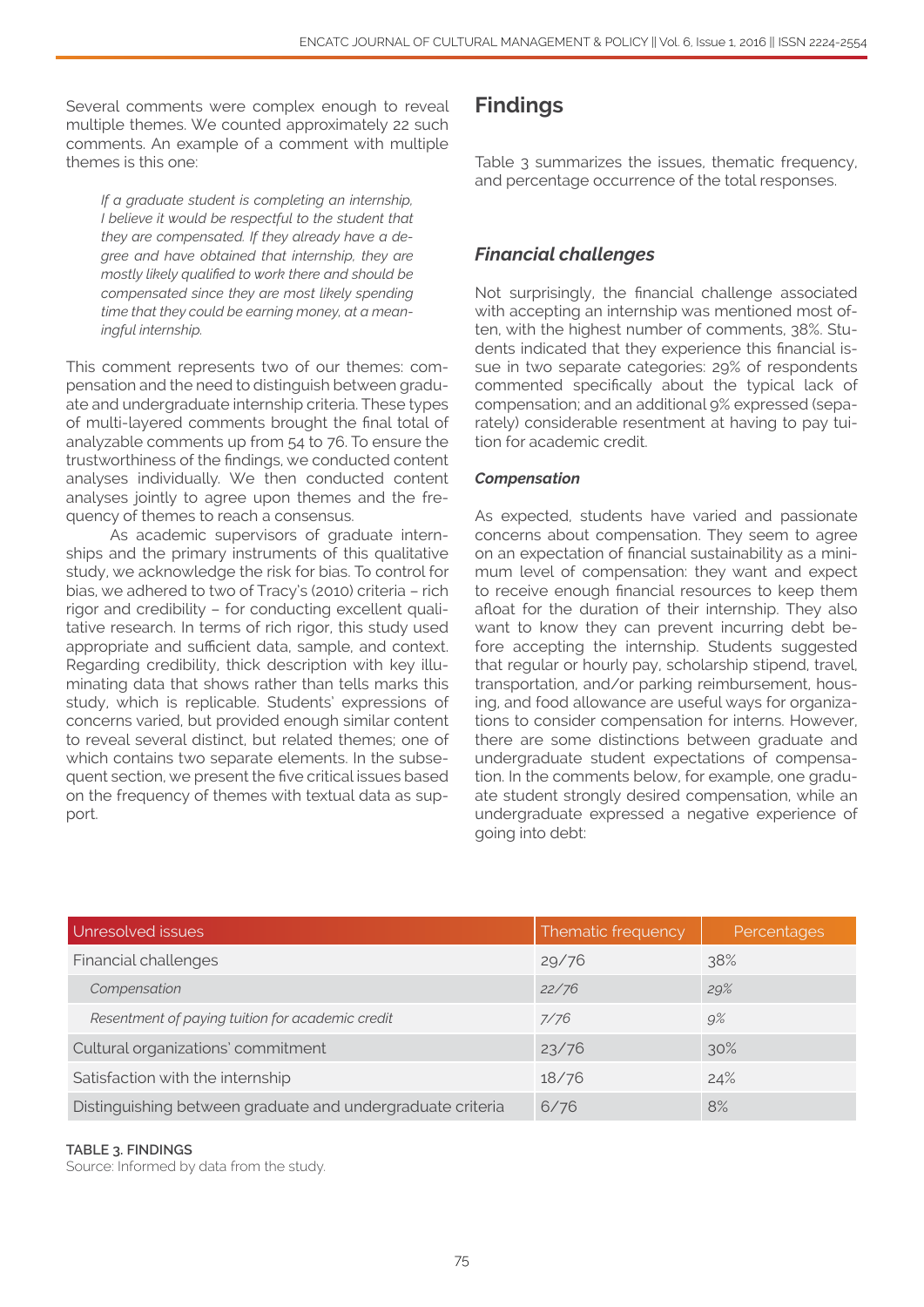# **"STUDENTS AGREE ON AN EXPECTATION OF FINANCIAL SUSTAINABILITY AS A MINIMUM LEVEL OF COMPENSATION: THEY WANT AND EXPECT TO RECEIVE ENOUGH FINANCIAL RESOURCES TO KEEP THEM AFLOAT DURING THEIR INTERNSHIP"**

*Really, arts organizations have devised a smart system where they can get skilled workers and pay them nothing. I feel disheartened.*

*I would not necessarily need a salary in order to complete an internship. However, I have done an unpaid internship in which I paid for my own travel and parking expenses. This resulted in me essentially losing money to do the internship.*

#### *Resentment for having to pay for academic credit*

More than a few comments expressed resentment for academic institutions requiring students to pay tuition when there is little or nothing provided in compensation to offset this cost. Students often perceive little to no value provided by their college or university, such as expressed below:

*It is so NOT FAIR when I work for someone for free, AND pay 3 credits for my school who neither set up the internship program nor helped me find my internship. I'm willing to work for free for the experience, and I also value the real world experience very much. However, paying tuition when I'm a free laborer is RIDICULOUS!* 

# *Cultural organizations' commitment*

While students see considerable academic investment from their university (course credit, syllabi, assignments, and faculty supervision), they do not believe there is equal commitment on the part of the cultural organizations where they intern. This is all the more important because they often view internships as potential professional opportunities for the future. Several points made by students in the comments below express this concern:

*An intern is someone who enters an organization with the explicit motivation to gain more practical real-world experience in the career field they wish to enter and grow in. This means opportunities to assist on multiple projects, and come into contact with multiple people. Having an intern means an organization should commit the time and energy to outline the intern's responsibilities and learning.*

*An internship should be about getting the experience we need for our future work. I think that there should be people monitoring what is happening in the company, because there are some companies that just make use of interns as coffee persons.*

*Companies seeking to hire interns from a college should have to speak with a representative (preferably a career counsellor) from the school prior to hiring a student for an internship to ensure that the student is right for the position and the employer is right for the student.*

*I think an intense full-time internship is more beneficial than a staggered part-time internship over an extended period. This is particularly the case with regard to working on a specific project.*

# *Satisfaction*

Some students commented that they were, indeed, satisfied with their internships. These comments focused on gaining valuable experience and making good professional connections. Typical among these types of comment are the two below:

*I recently completed a 10-week part-time internship with the Museum of Fine Arts in Houston and had a meaningful experience because: it enhanced my networking opportunities, I got an insider's view of the Education and Marketing departments, I worked on two meaningful projects, my hours were flexible, and I had an opportunity to learn new skills.*

*Internships are obscenely helpful; they were one of the most useful pieces of my college education. I am all for a program adding more internship aspects to their programs.*

# *Distinguishing between graduate and undergraduate criteria*

Lastly, a few students commented about how little distinction exists between graduate-level and under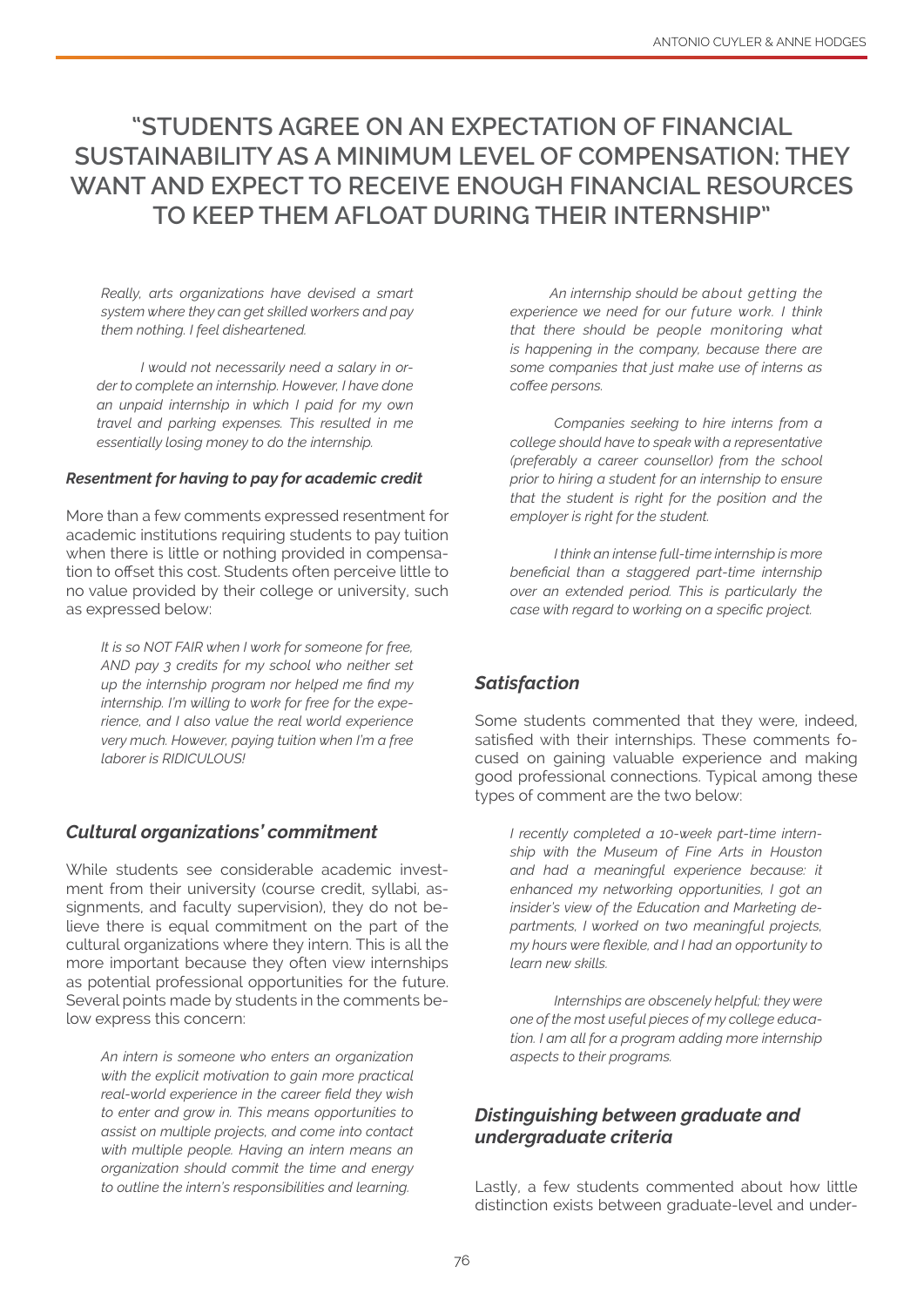graduate-level internship criteria. One graduate student commented:

*After four years of professional arts marketing experience, to complete my master's I am required to fulfil the same internship responsibilities as a student with no professional work experience. There is no flexibility within the program. That is an unfortunate waste of time and resources.* 

# **Discussion**

As shown in table 3, a total of 38% of students related concerns about the financial challenge of accepting an internship; 30% commented on cultural organizations' commitment; 24% voiced concerns over satisfaction, and lastly, 8% conveyed a desire for distinguishing between graduate and undergraduate student internship criteria.

This study found that arts and cultural management students cite financial challenges most frequently as an unresolved issue for them relating to an internship. Too many cultural organizations do not compensate interns leaving them feeling undervalued by the field. How students view whether the cultural sector appreciates and values them is a key component of their socialization and pending entry into the field (Dailey, 2014). In addition, research has shown that unpaid internships in fields such as Accounting, Business Administration, Communications, Engineering, English,

**"ACADEMIC SUPERVISORS AND PRACTITIONERS SHOULD DEVELOP CREATIVE SOLUTIONS TO THE ISSUE OF COMPENSATION, PARTICULARLY BECAUSE MANY CULTURAL ORGANIZATIONS CANNOT AFFORD TO COMPENSATE INTERNS"**

Political Science, and Psychology do not increase students' employability and salaries beyond graduation (National Association of Colleges and Employers, 2013). Because of this, academic supervisors and practitioners should develop creative solutions to the issue of intern compensation, particularly because many cultural organizations cannot afford to compensate interns. Academic supervisors could consider, for instance, collaborating with their development officers to raise funds for internship scholarships. Internship scholarships would hold tremendous value for students of low socio-economic status who cannot afford to complete an unpaid internship. Similarly, cultural organizations could pursue funding through their fundraising and development strategies to regularly provide compensation for interns – see, for instance, the strategy followed with regard to this by the

DeVos Institute of Arts Management at the University of Maryland (John F. Kennedy Center for the Performing Arts, 2014).

Requiring students to pay tuition to their academic institutions in order to work for a cultural organization, mostly likely for little or no pay, has created considerable resentment among students. Lack of compensation for required internships seems to exacerbate resentment for having to pay tuition. This begs the question, should students receive academic credit only for paid internships in arts and cultural management. Academic institutions could consider an internship policy that encourages payment and explains why tuition is required. In addition, program directors and/or internship coordinators may need to improve communication with students about the college's or university's infrastructure and the advantages for enrolled students. Cultural organizations appreciate and often depend on competency from interns who have acquired academic knowledge about arts and cultural management. Engaging qualified interns is typically more efficient and effective than screening interns

> from the general population. Academic supervisors can stress to students that cultural organizations are eager to engage interns with pertinent academic credentials. In addition, once academic advisors and cultural organizations develop relationships, the process of engaging interns and evaluating the experience becomes smoother for both parties. In our opinion, students need to also understand the benefits they receive from their academic institutions before, during, and after their internship. They should know that tuition ensures they will have an academic supervisor to provide feedback, guid-

ance, and support. Feedback from supervisors can become a part of their academic file, thus lending credibility to his/her resume; and the supervisor can allude to this experience in conversations with potential employers. Students' tuition also allows academic institutions to insure them in advance of problems that may arise, such as a sudden cancellation of the internship, or on-site injury.

This study reveals that cultural organizations' commitment to internships is of similar importance to students. Thirty percent of respondents perceive a lack of commitment from the organizations that host them. Evidence of such organizational commitment might include a publicly stated emphasis on nurturing the next generation of arts leaders; a published internship job description; periodic review of goals and objectives; a letter of agreement; time devoted to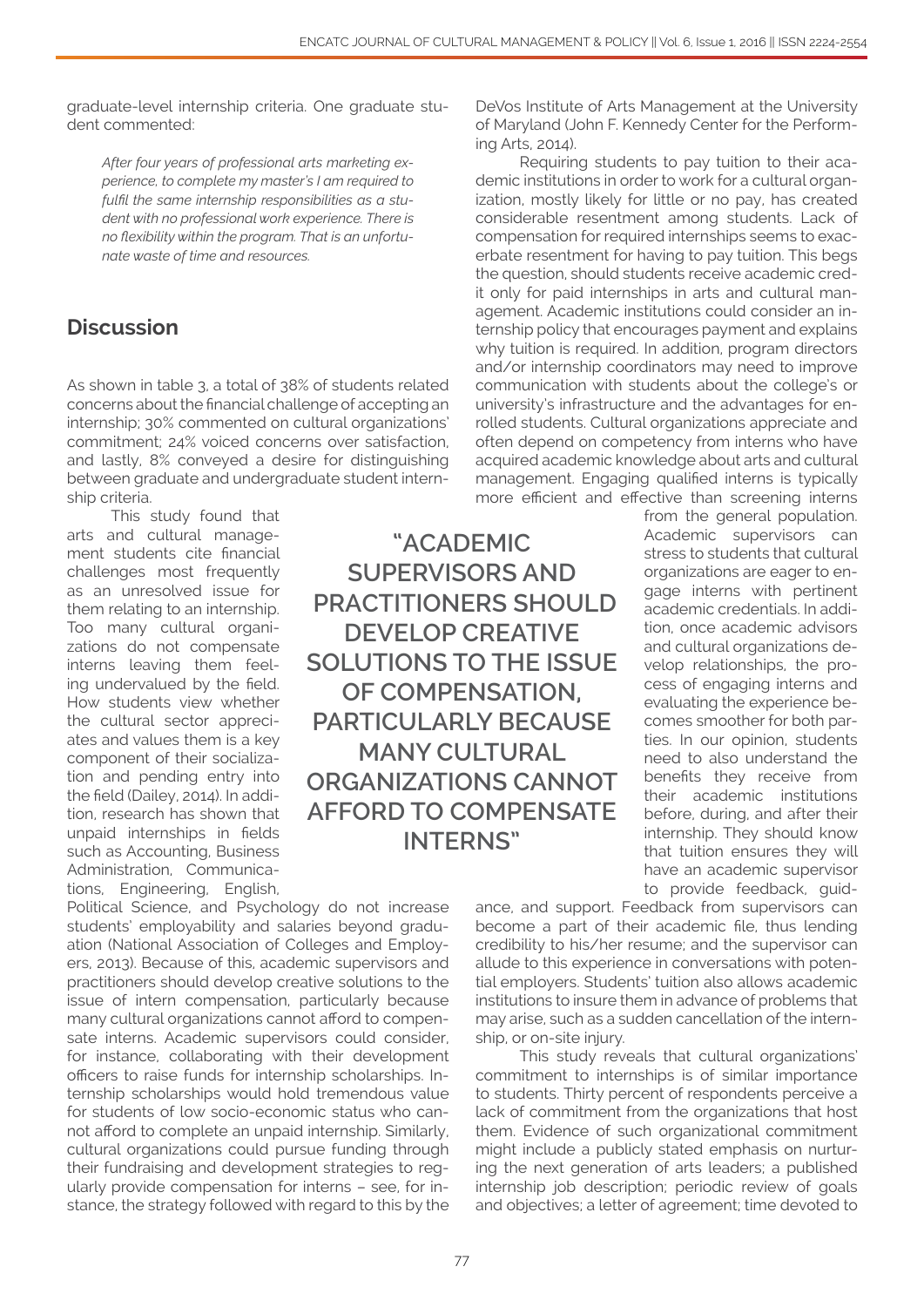# **"ORGANIZATIONS CAN SIGNIFICANTLY IMPROVE THEIR INTERNSHIPS SO THEY TRULY BECOME A MECHANISM OF ANTICIPATORY SOCIALIZATION THAT PREPARES ASPIRING MANAGERS FOR EMPLOYMENT IN CULTURAL ORGANIZATIONS"**

assessment at midpoint and conclusion of the internship; and a designated, on-site staff mentor to nurture the intern toward understanding the organization's operations. By way of example, the Wolf Trap Foundation for the Performing Arts – which supports an internship program that is regularly ranked favorably by the Princeton Review and Bloomberg Businessweek – makes clear a commitment to preparing the next generation of arts and cultural managers (Wolf Trap Foundation for the Performing Arts, 2014). We believe evidence of organizational commitment would also go a long way toward improving intern satisfaction.

Students also voiced concerns about the apparent lack of distinguishing criteria between graduate and undergraduate internships. Their comments were pointed toward both academic institutions and cultural organizations needing to distinguish such criteria. Cultural organizations would do well to acknowledge the potential variance of skill level between graduate and undergraduate students. A graduate student may not require the same amount of supervision as an undergraduate student. Everyone might benefit from coming together to design individual internships to more effectively increase student skills, while benefitting the organization.

Finally, from general observation, negative experiences motivate comments at the end of a survey; therefore, we were surprised that commenters chose to share some of their positive internship experiences. The total rate of internship satisfaction may exceed expectations. Nevertheless, clearly the student who interned with the Museum of Fine Arts in Houston had a satisfactory experience because the internship enhanced networking opportunities, gave an insider's view of the education and marketing departments, provided two meaningful projects, permitted flexible work hours, and afforded opportunities to learn new skills.

that might lead to improving their internship experiences? Using content analysis, we analyzed 76 survey comments from arts and cultural management students about their perceptions of internships. Several distinct unresolved issues emerged from the data: financial challenges (compensation and resentment of paying tuition), cultural organizations' commitment, interns' satisfaction, and the recommendation to distinguish between graduate and undergraduate internship criteria. Future studies on internships in arts and cultural management should investigate the correlation between paid or unpaid internships on future job placement and salary. We also encourage further investigation of contextual factors, and the attributes of assignments, projects, and work environments that lead to intern satisfaction (D'Abate, Youndt & Wenzel, 2009) in arts and cultural management.

As educators, we value internships as an important aspect of the curriculum in arts and cultural management. Internships can have tremendous effects on students' career goals, professional development, and their lives. We have witnessed the professional confidence and maturity students gain through their internships. With thoughtful attention to the unresolved issues revealed in this study, arts and cultural management organizations can significantly improve their internships so they truly become a mechanism of anticipatory socialization that prepares aspiring managers for full-time employment in cultural organizations (Dailey, 2014). In the same way that actors, dancers, and musicians rehearse in preparation for performances, internships in arts and cultural management will allow students to rehearse their future roles in the complex management settings of cultural organizations.

# **REFERENCES**

- BRINDLE, M. (2011) Careers and Internships in Arts Management. In Brindle, M. and DeVereaux, C. (eds.) *The Arts Management Handbook: New directions for Students and Practitioners* (pp. 185-219). New York: M. E. Sharpe.
- CANON, A.; ARNOLD, M. (1998) Student Expectations of Collegiate Internship Programs in Business. *Journal of Education for Business*, 73 (4), 202-205.

# **Conclusion**

As part of a 2013 research study to better understand student perspectives of arts and cultural management internships, this qualitative analysis of their open ended survey comments sought to answer the following question: What issues can be identified